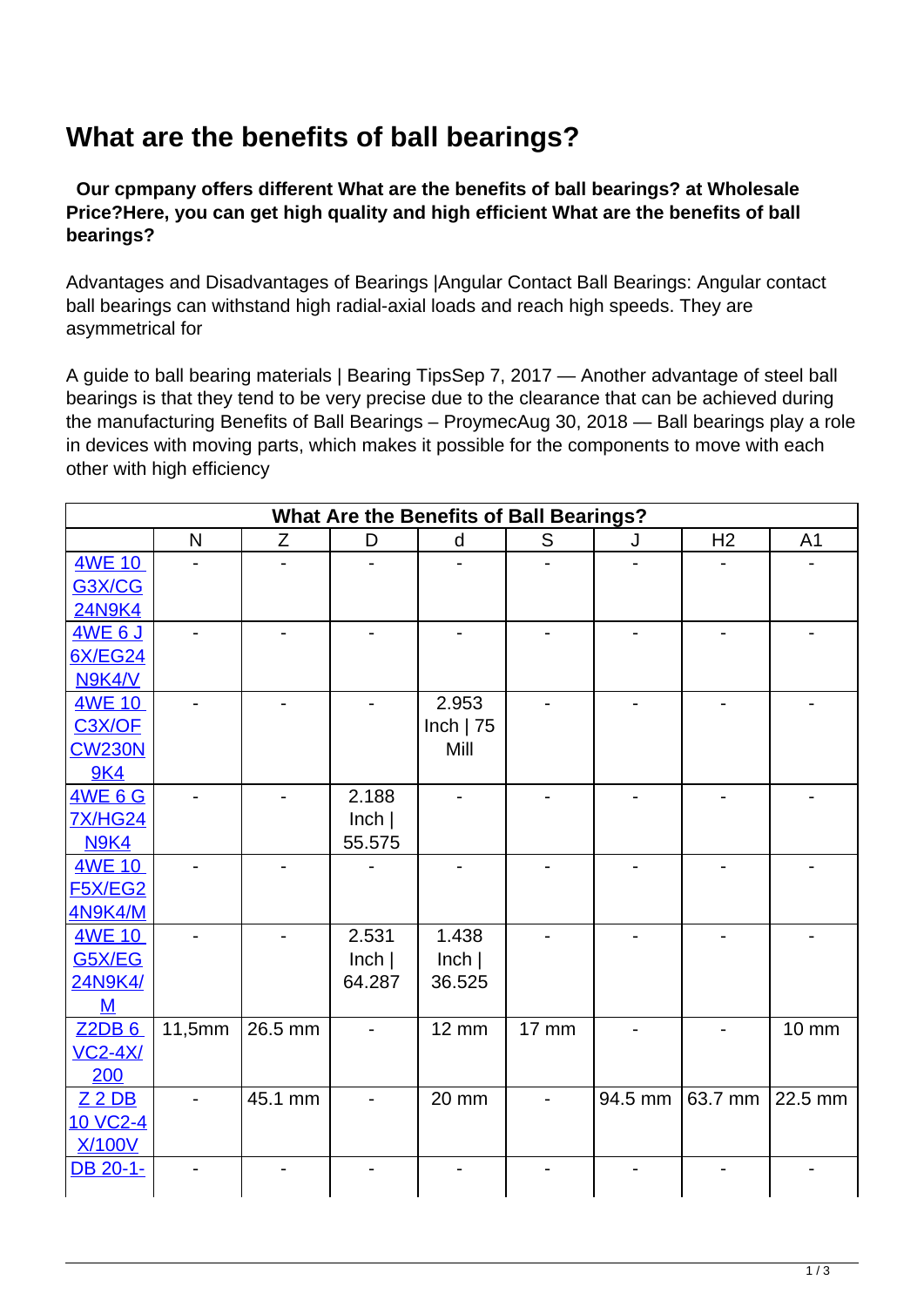| 5X/315         |  |    |  |  |
|----------------|--|----|--|--|
| DB 20-1-       |  | 60 |  |  |
| 5X/350         |  |    |  |  |
| Z2DB 10        |  | 65 |  |  |
| <b>VC2-4X/</b> |  |    |  |  |
| 100            |  |    |  |  |
| <b>ZDB6V</b>   |  |    |  |  |
| $P2 - 4X/10$   |  |    |  |  |
|                |  |    |  |  |

Ball bearing - WikipediaThis improves the axial runout by taking up (preloading) the necessary slight clearance between the bearing balls and races. Pairing also provides an advantage

Ball Bearings - an overview | ScienceDirect TopicsIn this study, the benefits of using a ball bearing turbocharger compared to a conventional journal bearing turbocharger were identified first in simulation and then The Benefits of Deep Groove Ball Bearings | HCH BearingJan 3, 2018 — -Cost Savings. A deep groove ball bearing creates less friction torque than other types of bearings. This results in a lower operating temperature,

|                      |                          |                      |                 | <b>What Are the Benefits of Ball Bearings?</b> |
|----------------------|--------------------------|----------------------|-----------------|------------------------------------------------|
| <b>REXROT REXROT</b> |                          | <b>REXROT REXROT</b> |                 |                                                |
| H Directi            | H                        | H                    | <b>H</b> Valves |                                                |
| onal                 | Pressure                 | Pressure             |                 |                                                |
| spool                | reducing                 | relief               |                 |                                                |
| valves               | valve                    | valve                |                 |                                                |
| 4WE 10               | DR 10-4-                 | Z2DB6                | DBW30B          |                                                |
| <b>H5X/EG2</b>       | 5X/200Y                  | $VC2-4X/$            | 1-5X/200        |                                                |
| <b>4N9K4/M</b>       | M                        | 100                  | <b>-6EG24N</b>  |                                                |
|                      |                          |                      | <b>9K4/V</b>    |                                                |
| <b>4WE 6 C</b>       | DR 6 DP                  | DB 30-1-             | M-2SEW          |                                                |
| 6X/OFE               | 1-5X/75Y                 | 5X/50                | 6 P3X/42        |                                                |
| <b>W230N9</b>        | $\underline{\mathsf{M}}$ |                      | <b>0MG24N</b>   |                                                |
| K4/V                 |                          |                      | <b>9K4</b>      |                                                |
| <b>4WE6F</b>         | ZDR 6D                   | <b>DBW 30</b>        | DBW30B          |                                                |
| <b>A6X/EG2</b>       | P2-4X/75                 | <b>B1-5X/35</b>      | $1 - 5X/50 -$   |                                                |
| <b>4N9K4</b>         | $YM$                     | 0-6EG24              | <b>6EG24N</b>   |                                                |
|                      |                          | <b>N9K4</b>          | <b>9K4/V</b>    |                                                |
| <u>4WE 6 Y</u>       | ZDR 6D                   | <b>DBDS6</b>         | <b>4WE6U6</b>   |                                                |
|                      | <u>7X/HG24</u> P2-4X/25  | P <sub>1</sub> X/50  | <b>X/EW230</b>  |                                                |
| N9K4/V               | $YM$                     |                      | <b>N9K4/B1</b>  |                                                |
|                      |                          |                      | $\Omega$        |                                                |
| <b>4WE 6 W</b>       | DR 6 DP                  | DB 20-2-             | <b>4WE6B6</b>   |                                                |
| <b>6X/EW23</b>       | $2 - 5X/210$             | 5X/200               | <b>X/OFEW</b>   |                                                |
| <b>ON9K4</b>         | $YM$                     |                      | 230N9K4         |                                                |
|                      |                          |                      | /B10            |                                                |
| 4WE 6 D              | ZDR 6 D                  | DB 10-1-             | 4WMM6           |                                                |